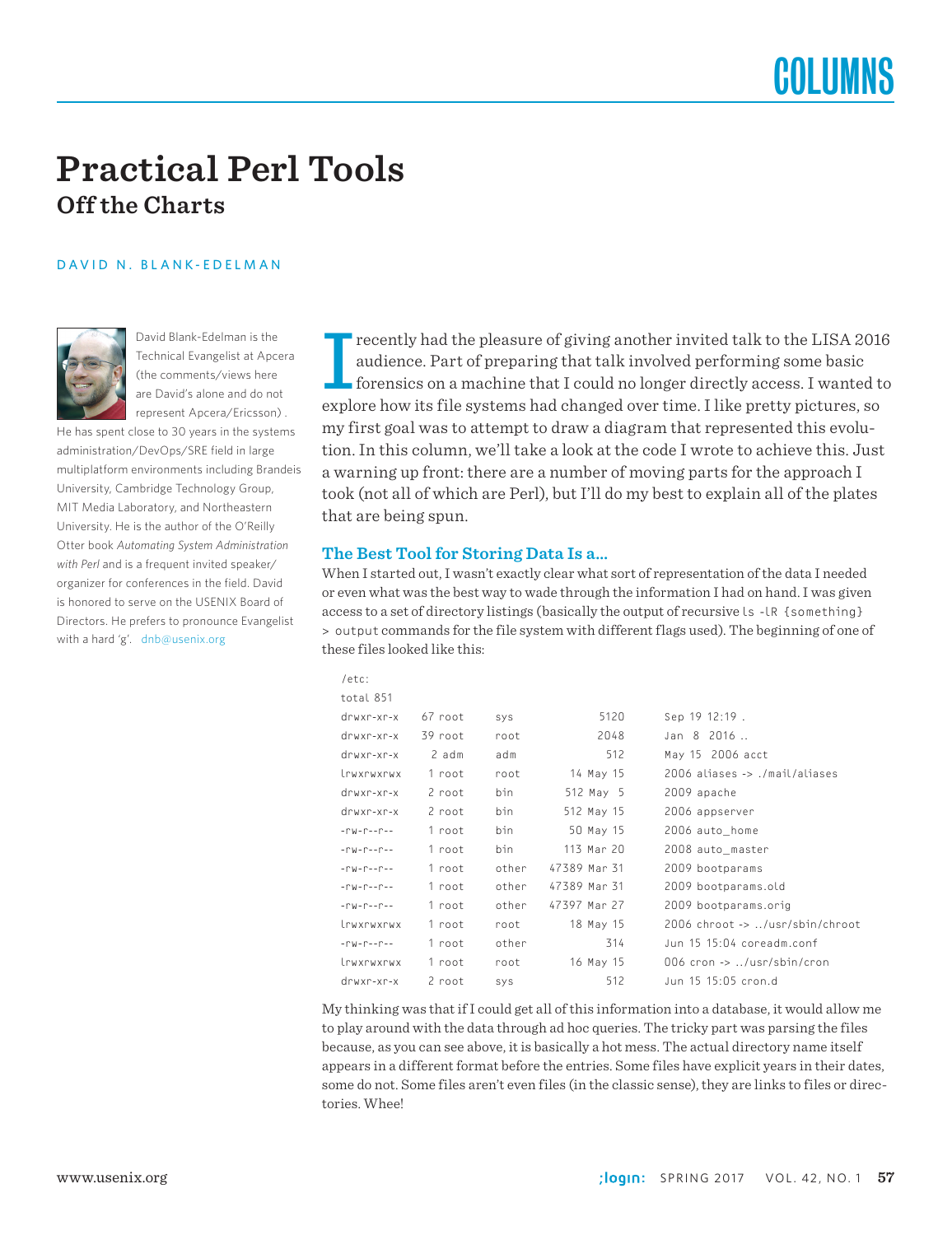## Practical Perl Tools: Off the Charts

Output like this is notoriously hard to parse as a Web search on the question will quickly reveal. Much to my delight, it turns out that a module that attempts to handle this unpleasantness actually exists called File::Listing. Here's the code I wrote to use that module to slurp the contents of a directory listing into a SQLite database. SQLite was used because of its lightweight nature and ability to install as part of a single Perl module (DBI::SQLite) install. This was easier than installing/configuring a database, its libs, and a separate Perl module before I could make progress.

```
use strict;
use DBI qw(:sql_types);
```
my \$file = shift;

open my \$L, '<', \$file or die "Can't open \$file:\$!\n"; my \$dir = File::Listing::parse\_dir( \$L, undef, 'unix', 'warn' ); close \$L;

my \$dbh = DBI->connect( "dbi:SQLite:dbname=\$file.db", "", "" );

# throw an error if something fails so we don't have to check # the results of every statement and turn off committing the # data to the file on every insert \$dbh->{RaiseError} = 1;  $$dbh->{AutoCommit} = 0;$ 

\$dbh->do(

 "CREATE TABLE dir (filename text, filetype text, filesize integer, filetime integer, filemode text)" );

```
my $sth = $dbh->prepare(
```
 "INSERT INTO dir (filename, filetype, filesize, filetime, filemode) VALUES (?????)"

```
);
```

```
my $rowcount = 0;
foreach my $listing (@$dir) {
    $sth->execute(@$listing);
   if ($rowcount++ % 1000 == 0) {
       $dbh->commit;
       print STDERR ".";
    }
}
```

```
$dbh->commit;
$dbh->disconnect;
```
We've talked about using DBI (the Perl DataBase Independent) framework before, so we won't go into depth about how that part of this code works. Instead, let me just give a brief summary of what is going on and mention a few salient points. The first thing this code does is read in the listing file as specified on the command line and parse it. The file gets parsed and stored in

memory (the listings I had were only about 30 MB so I could get away with it).

We then do the DBI magic necessary for "connecting" to a SQLite database file (creating it if it does not exist—in this case we use the name of the listing file as the start of that database file name), create a table called "dir" into which we'll store the info, and then start to populate it. We iterate through the parsed file info we have in memory, inserting the info into the database. After every 1000 records, we actually commit those inserts to the file and print a dot to let us know the process is working. We didn't have to turn off autocommit and commit explicitly like this, but we get a wee bit of a performance boost if we do so. After the script runs we are left with a nice filename.db SQLite file we can query to our heart's content.

After much playing around with SQL queries and Web searches about SQLite SQL queries, I finally hit upon this SQL statement to do what I needed:

SELECT strftime('%Y-%m', filetime, 'unixepoch') yr\_mon,count(\*) num\_dates FROM dir GROUP BY yr\_mon;

It produces results that looks like this:

yr\_mon:num\_dates 1973-05:1 1992-09:1  $1993 - 04.2$ 1993-06:1 1993-07:4 1993-08:12 1993-09:4 1993-10:6 1993-11:1 1993-12:1 ...

Here we have the number of files created in each of the listed months (e.g., in August of 1993, 12 files were created). Now all we have to do is represent this information in a chart.

#### **Google Charts Ho!**

I could have fed these results into any number of applications or services that draw graphs, but I thought it might be fun to learn how to use Google Charts from Perl. Plus, it had a wide variety of charts available, so I thought it would be good to hedge my bets.

The tricky thing with Google Charts is it is not meant to run client-side. We won't be running a program on local data and have it spit out a chart. Instead, the process is roughly: you load a Web page, that Web page loads some Google Chart libraries, creates the necessary JavaScript objects, makes a call to get the data for the chart (if it isn't embedded in the page), and then asks Google to return the desired chart, which is shown by your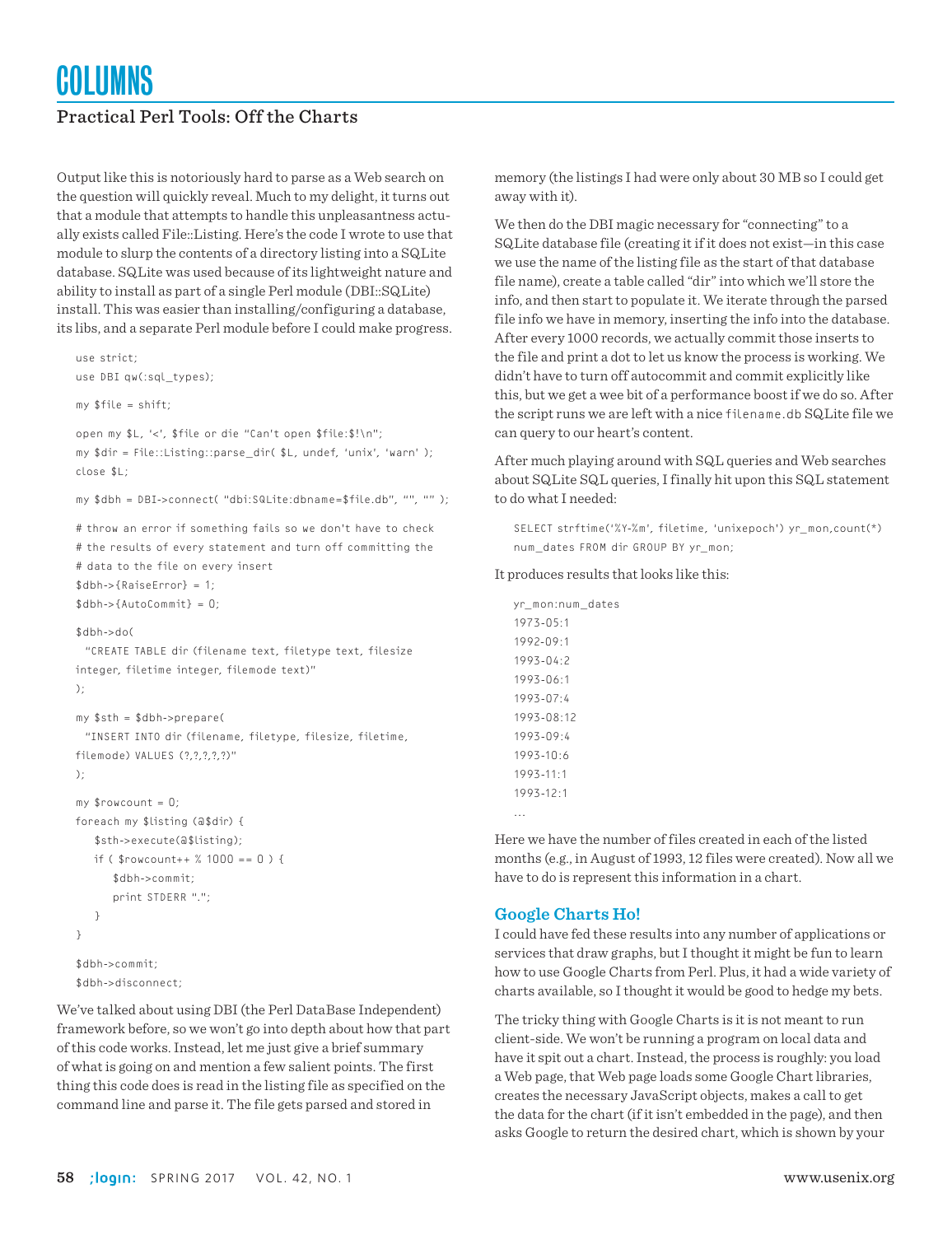**COLUMNS** 

## Practical Perl Tools: Off the Charts

browser as embedded in the Web page. If that sounds like a little bit of work, it definitely is (at least the first time you are trying it). We'll go slow.

One thing to note here is that in order for this to work, you will need to load this Web page (and its surprise guest that we'll get to in a moment) from a Web server. You can't just load it from the File->Open menu items in your browser. Your server doesn't have to be anything high-powered (I used Apache via MAMP PRO running on my laptop to serve the files, but that was just because it was already handy), but you do need one for Google Charts to function properly.

The first thing to do is to create the Web page mentioned above. It is going to have a small amount of HTML and a bunch of JavaScript. The docs at https://developers.google.com/chart are really quite good, so you can get very far via simple cut-and-pasting even if your JavaScript isn't so hot (phew). Here's the .html page I used (I'll break it down in a sec):

#### <head>

```
 <script type="text/javascript" src="https://www.gstatic.com/
charts/loader.js"></script>
```
 <script type="text/javascript" src="//ajax.googleapis.com/ ajax/libs/jquery/1.10.2/jquery.min.js"></script>

<script type="text/javascript">

 google.charts.load('current', {'packages':['scatter']}); google.charts.setOnLoadCallback(drawChart);

```
 function drawChart () {
```
 var jsonData = \$.ajax({ url: "get\_data.pl?filename=listing.db", dataType: "json", async: false }).responseText;

 var data = new google.visualization. DataTable(jsonData);

```
 var options = {
   width: 2000,
   height: 700,
   chart: {
     title: 'File Creation Dates',
                     subtitle: 'listing',
   },
   hAxis: {title: 'Date'},
   vAxis: {title: 'Number'}
 };
```
 var chart = new google.charts.Scatter(document. getElementById('scatterchart\_material'));

```
 chart.draw(data, google.charts.Scatter.
convertOptions(options));
     }
   </script>
  </head>
  <body>
      <div id="scatterchart_material"></div>
  </body>
</html>
```
Much of the above is straight from the docs, so I'll just briefly mention what is going on. It can be a bit of a challenge to read because most of the listing consists of definitions that get triggered at the right moment. After we load the right libraries and set up something that will cue the function that does all of the work after everything is loaded, we define that function draw-Chart(). In drawChart() we specify how we are going to pull the data (more on that in a moment), various options on how the chart should look, what HTML element in the document will "hold" the resulting chart, followed by a call to actually kick off the drawing. When the page loads, it will call drawChart() and we are off to the races.

#### **How Does the Data Get into the Chart?**

Yeah, that's one of the fun questions. The key part was in our description of how the data should be loaded:

```
var jsonData = $.ajax({
                       url: "get_data.pl? filename=listing.db",
                       dataType: "json",
                       async: false
                      ).responseText;
var data = new google.visualization.DataTable(jsonData);
```
Google Charts lets you specify the data for a chart inline (i.e., you can put JSON right in the .html file), but that only works for smallish data sets. The chart I was hoping to build had 278 rows of data, so I wasn't keen on embedding that all in the same doc. Instead, we're going make an AJAX call to another URL (get\_data.pl) and ask it to send us the data set. We can then take those results and put them in the proper object for graphing.

Time for some more Perl. We'll need a CGI script that will query our database using the SELECT statement we previously saw and format the results into the proper JSON output expected by the Google Charts API. When I heard the requirements "CGI" and "JSON output," a couple of the frameworks we've seen in this column before (Mojolicious and Dancer) leapt right to mind. My choice was cemented when I saw Joel Berger's excellent blog post "Some code ports to Mojolicious, just for fun" [1]. It was a post about porting another person's work on Google Charts from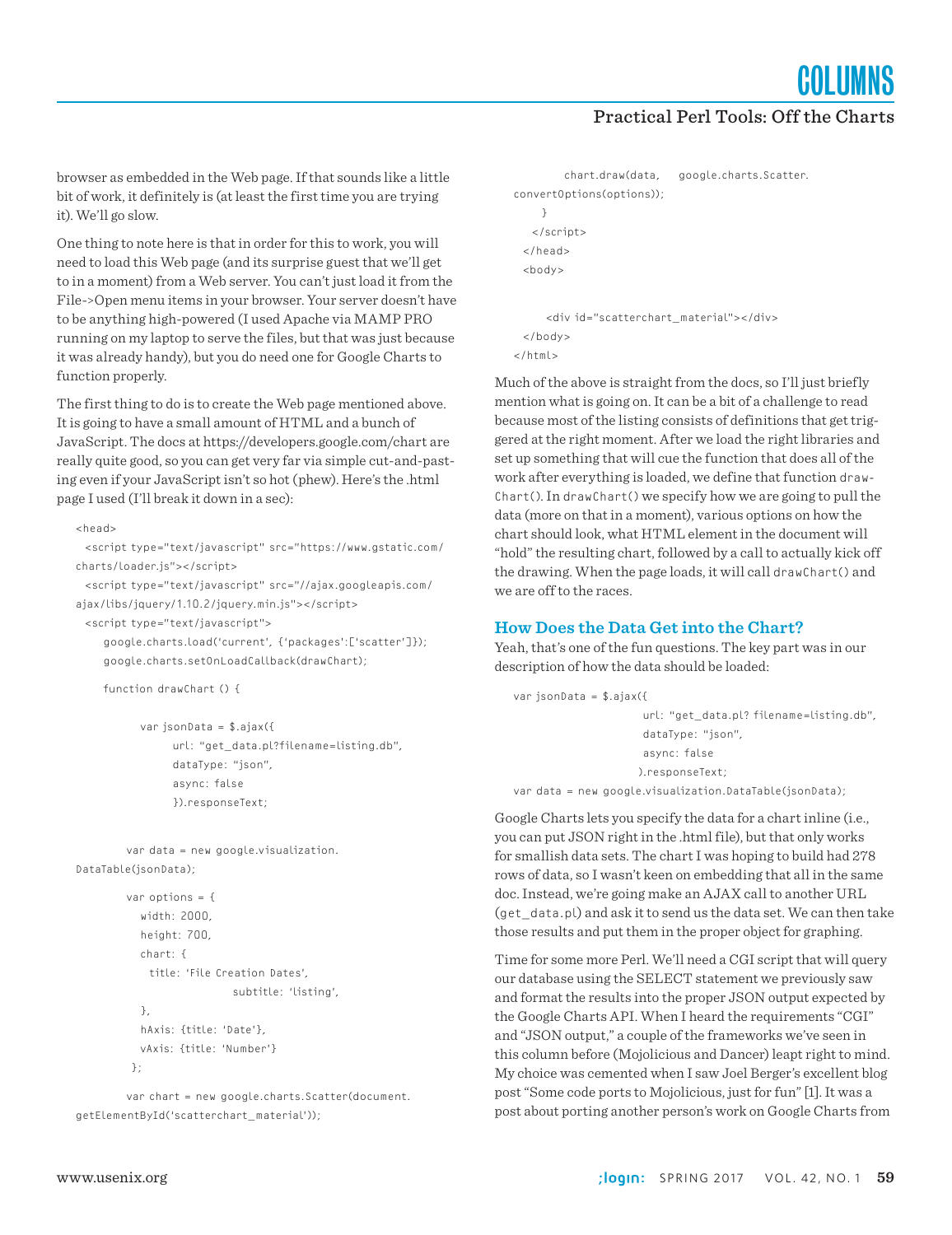## Practical Perl Tools: Off the Charts

Perl to Mojolicious::Lite. The code we're about to see is a direct descendant of Joel's example with a few fun twists.

Let's take this task piece by piece. The CGI portion of the script is only a few lines:

```
use Mojolicious::Lite;
use DBIx::Connector;
any ' => sub {
    my $c = shift;
    my $filename = $c->param('filename');
    my $data = $c->get_data($filename);
    $c->render( json => $data );
};
```
This just says that when a request for the URL

"/?filename=something" comes in we will parse out the parameter (the file name of the database we'll be using), the proper database query will be made and results returned in the right form, and this will be converted into JSON and sent to the requester.

More interesting are the two helper functions we will define. The first is responsible for getting us a safe database handle for the right SQLite database:

```
helper db => sub {
   my $filename = $ [1];state $dh = DBIx::Connector->connect( "dbi:SQLite:dbname=$filename", 
'', '' );
};
```
By the way, if you haven't seen DBIx::Connector before (I hadn't), it is worth looking up because it is quite spiffy.

Now for the more complex part of the script, a helper that does the actual query for data and then transforms the results so the JSON will be correct.

First step, perform the actual query:

```
helper get data => sub {
   my $filename = $ [1]; my $db = shift->db($filename);
   my squery =
```
"SELECT strftime('%Y-%m', filetime, 'unixepoch') yr\_mon,count(\*) num\_dates FROM dir GROUP BY yr\_mon;";

my \$data = \$db->selectall\_arrayref(\$query);

Now for some annoying stuff. Google Charts expects to receive the data set in a very specific JSON format. This means we're going to have to transform the data coming out of the database

in a very particular way such that we match the format expected when the Perl data structure to JSON conversion is made.

The JSON format Google Charts expects looks like this [2]:

```
{
  cols: [{id: 'A', label: 'NEW A', type: 'string'},
        {id: 'B', label: 'B-label', type: 'number'},
         {id: 'C', label: 'C-label', type: 'date'}
 \overline{1} rows: [{c:[{v: 'a'},
            {v: 1.0, f: 'One'},
            {v: new Date(2008, 1, 28, 0, 31, 26), f: '2/28/08 
12:31 AM'}
       ]},
        {c:[{v: 'b'},
            {v: 2.0, f: 'Two'},
            {v: new Date(2008, 2, 30, 0, 31, 26), f: '3/30/08 
12:31 AM'}
       ]},
        {c:[{v: 'c'},
            {v: 3.0, f: 'Three'},
            {v: new Date(2008, 3, 30, 0, 31, 26), f: '4/30/08 
12:31 AM'}
       ]}
  ]
}
```
I'm going to describe this JSON blob in terms of Perl data structures because I think it will make it easier to understand the Perl code we are about to see. You can look at this like a hash with two keys, 'cols' and 'rows'. The cols part is basically a definition of the contents of the rows that will follow. If it helps, think of this as the column heading of a spreadsheet followed by a bunch of rows.

The cols portion is constructed from an array that holds three separate hashes, one for each column being defined. So the first column has a key of 'id' whose value is "A," a key of "label" whose value is "NEW A," and a key of "type" whose value is "string." This is how we specify the id of the first column, how it will be labeled, and what kind of values it will contain.

Here's how we build our version of that part of the data structure in Perl:

```
 my $response->{'cols'} = [
    { 'id' => 'Date', 
     'label' => 'date',
      'type' => 'string' },
    { 'id' => 'Count', 
      'label' => 'count', 
      'type' => 'number' },
 ];
```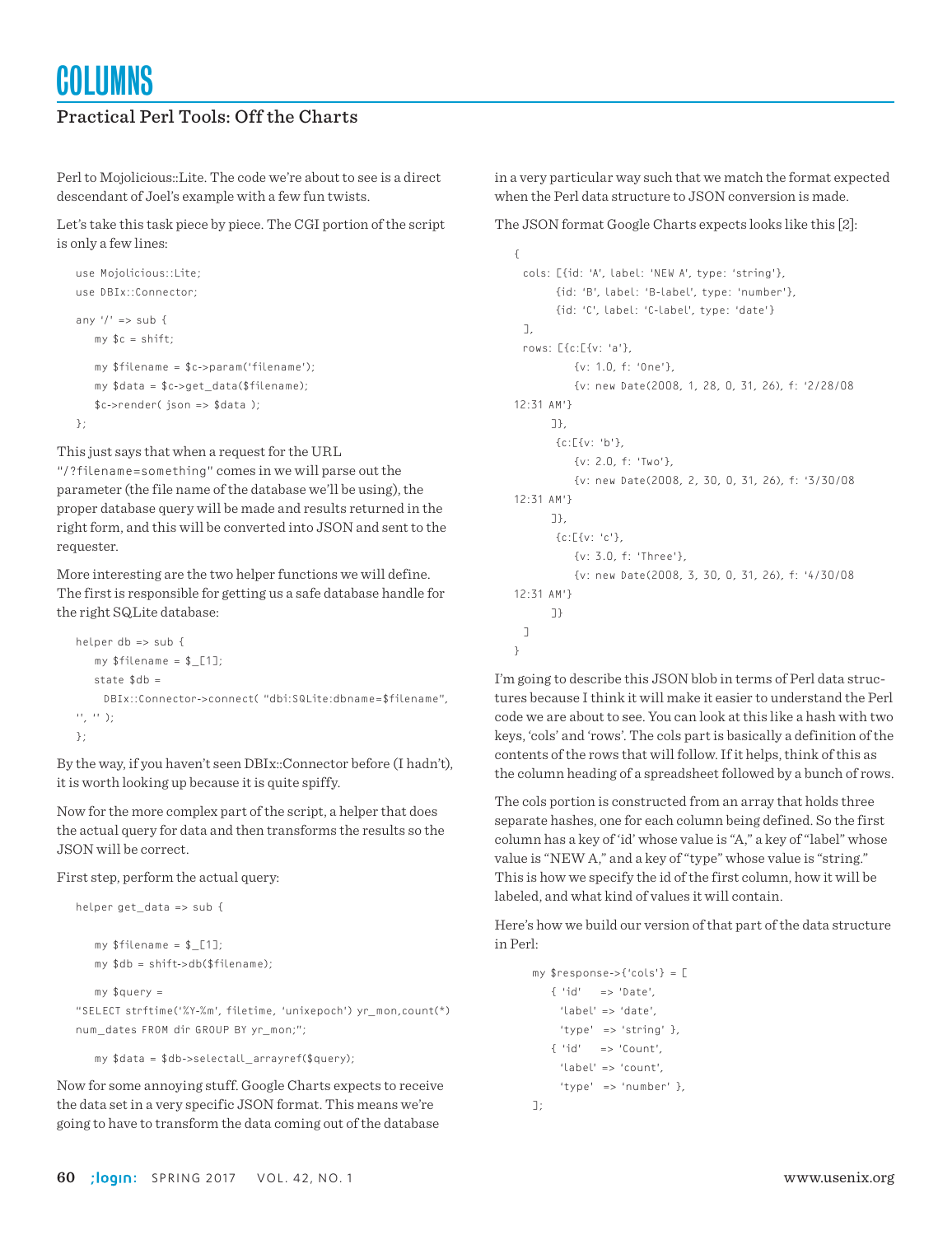**COLUMNS** 

### Practical Perl Tools: Off the Charts

This code creates a similar array with two hashes in it, one for each column. We'll have a column for the date (e.g., "1993-08") and the number of files in that time period ("12").

Now let's tear apart one of the rows. A row consists of an array of cells containing values (that makes sense, yes? if just from your use of spreadsheets).

Here's an example row (the first one):

```
rows: [{c:[{v: 'a'},
          {v: 1.0, f: 'One'},
          {v: new Date(2008, 1, 28, 0, 31, 26), f: '2/28/08 
12:31 AM'}
        ]},
```
It shows a row that consists of cells containing the values "a," "1.0," and a newly defined date. So, something like this:

|a|1.0|2/28/08 12:31 AM|

Each value is stored in a hash with the key 'v' (for value). There is also another (optional) key 'f' in the example above for "formatted value" (i.e., how the value should be displayed).

To review:

- ◆ We're going to create a key called 'rows' in the hash we created above when defining the columns.
- ◆ 'rows' will contain an array that holds the hashes defining the cells in each row.
- ◆ Each cell hash needs to have a single key of 'c' to mark it as cell data.
- ◆ 'c' will hold an array of hashes, each representing a cell value.
- ◆ Each hash holding a value will have a key called 'v' whose value is the value for that cell.

Phew! See why I call this annoying? Now let's take on creating this in Perl:

```
 foreach my $row (@$data) {
    my c \rightarrow \{ 'c' \} = [ map \{ \{ 'v' \Rightarrow $ \} \} a$row ];
     push( @{ $response->{'rows'} }, $c );
 }
```
It may be a bit surprising to realize all of that rigmarole can be implemented in just three lines of code. It is probably not surprising that it is three lines of fairly gnarly/compact code. Let's unravel it so it all makes sense.

The DBI query we made above

\$db->selectall\_arrayref(\$query);'

returns a reference to an array containing the results of our query:

```
0 ARRAY(0x7fccb45eaa90)
   0 ARRAY(0x7fccb45ebca0)
     0 '1973-05'
     1 1
   1 ARRAY(0x7fccb45eb060)
     0 '1992-09'
     1 1
   2 ARRAY(0x7fccb4002c68)
     0 '1993-04'
     1 2
   3 ARRAY(0x7fccb45ec880)
     0 '1993-06'
     1 1
   4 ARRAY(0x7fccb45ec988)
     0 '1993-07'
     1 4
   5 ARRAY(0x7fccb45eb090)
     0 '1993-08'
```
1 12

As you can see, each array is a row from the results of the query. Our code is going to iterate over these results, one row/array at a time:

foreach my \$row (@\$data) {

For each value in the results, we're going to return an anonymous hash with a key of 'v' whose value is the value in the result. Here's the part that creates the anonymous hash for a value:

 $\{ 'v' \implies $_ \_ \}$ 

That's for a single value in the results. Here's how we iterate over all of the values in the results array, returning anonymous hashes as we go:

map { { 'v' => \$\_ } } @\$row

We collect all of the  $\{v\}$ =something hashes the map $\{\}$  returns into an array

 $[$  map { { 'v' => \$ } } a\$row ]

and stuff that array into a hash under the key of 'c' (representing the cells of the row):

my  $c \rightarrow \{ 'c' \} = [$  map  $\{ \{ 'v' \Rightarrow $ \_ \} \}$  a\$row ];

At this point, we now have a hash for the cells of that row. Go us! We need to store that hash into the array holding all of the rows of cells, so we append it to that array:

push( @{ \$response->{'rows'} }, \$c );

If you find all of the punctuation in that line confusing, don't feel bad. Here's what's going on:

```
$response->{'rows'}
```